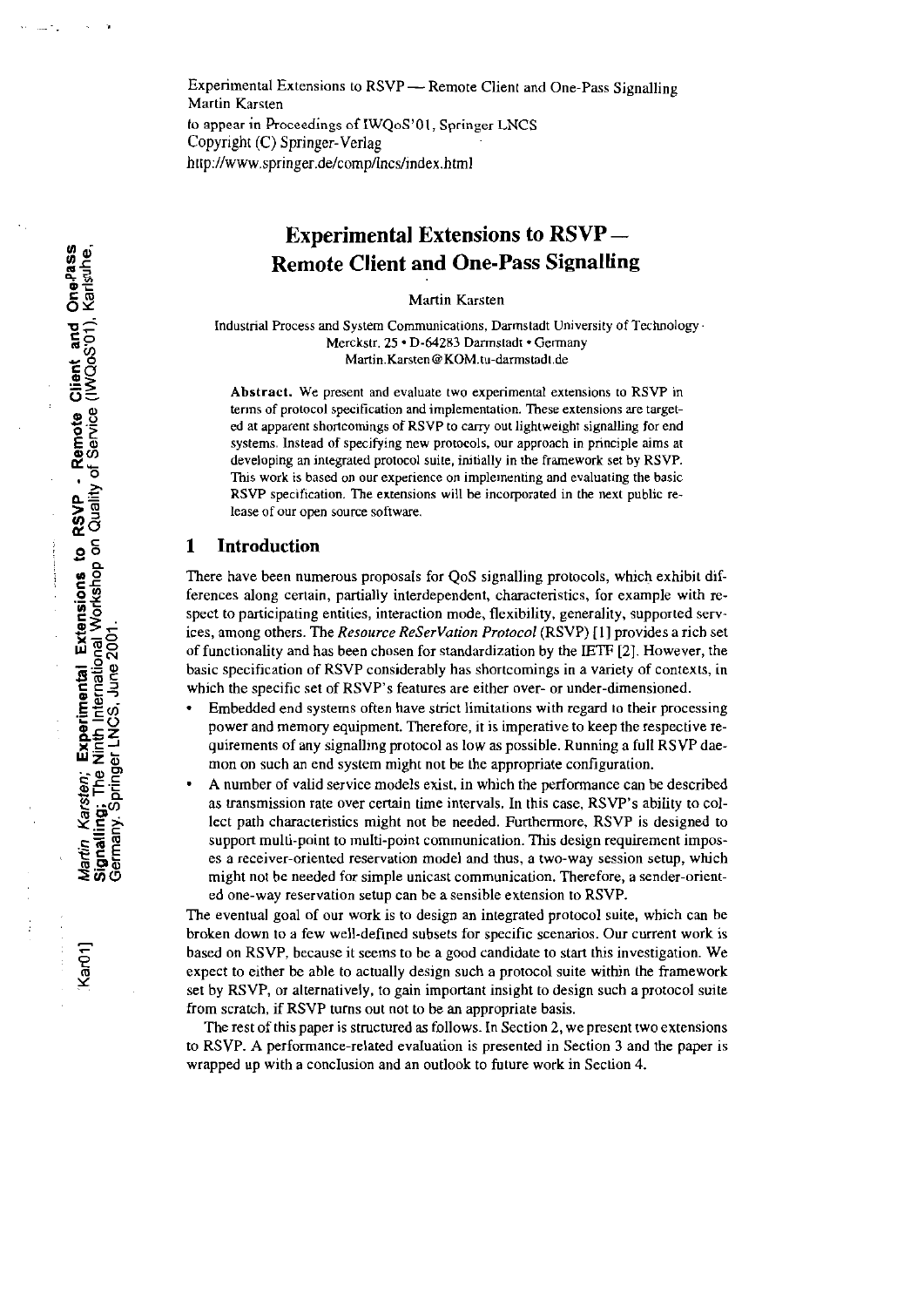Experimental Extensions to RSVP — Remote Client and One-Pass Signalling Martin Karsten to appear in Proceedings of IWQoS'OI, Springer LNCS Copyright (C) Springer-Verlag http://www.springer.de/compllncs/index.html

# **2 RSVP Extensions**

As discussed in Section 1, there are several circumstances under which the current RSVP specification is improvahle to accommodate specific requirements. In this section. we present according protocol extensions for RSVP.

#### 2.1 Remote Clients

RSVP defines two alternative methods to transmit messages hetween RSVP-capable nodes. RSVP messages are either transmitied as raw 1P packets or using UDP encapsulation [2]. When using UDP encapsulation, packets are addressed to well-defined ports. If multiple clients mn on a single end system. this addressing scheme requires a central manager entity (usually the RSVP daemon) to receive and dispatch incoming messages. For outgoing messages, it seems to be possible to use the same port numbers by multiple application processes. hut this might not he supported on all platforms. For embedded devices, the effort of running a dedicated RSVP daemon might be prohibitively expensive, even if this daemon does not need the full functionality. An elegant solution is to defne additional protocol mechanisms which allow an RSVP daemon running on the first RSVP-capahle hop to administer and communicate remotely with a numher of clients. These clients in turn only need to implement RSVP stuhs and except for the Special addressing scheme, participate in the full RSVP signalling procedure. This interaction is shown as *remote API* in Figure 1.





The remole client extension can **be** realized through a new message type, InirAPI, and reusing the LIH field of the RSVP-HOP ohject. In thc notation of **[2].** the InitAPI message is defned as follows.

<InitAPI **Message>** ::= <Common **Header>** [ <INTEGRITY> ] <SESSION> <RSVP\_HOP>

An additional flag in the SESSION object distinguishes whether a message is used to register or de-register a client. Of course, the detailed representation of protocol elements could be chosen differently, if necessary for any purpose. Both registration and de-registration messages cany the local IP address of the client system as part of the RSVP\_HOP object. The LIH field of this object is used to carry the local UDP port, which is chosen arbitrarily by the clients. Clients communicate to the remote RSVP daemon through a well-known port. In general, from the point of view of the RSVP daemon, a client operates similar to a regular RSVP hop, distinguished only by the registration process and UDP communication. Client registration is done using soft state, i.e.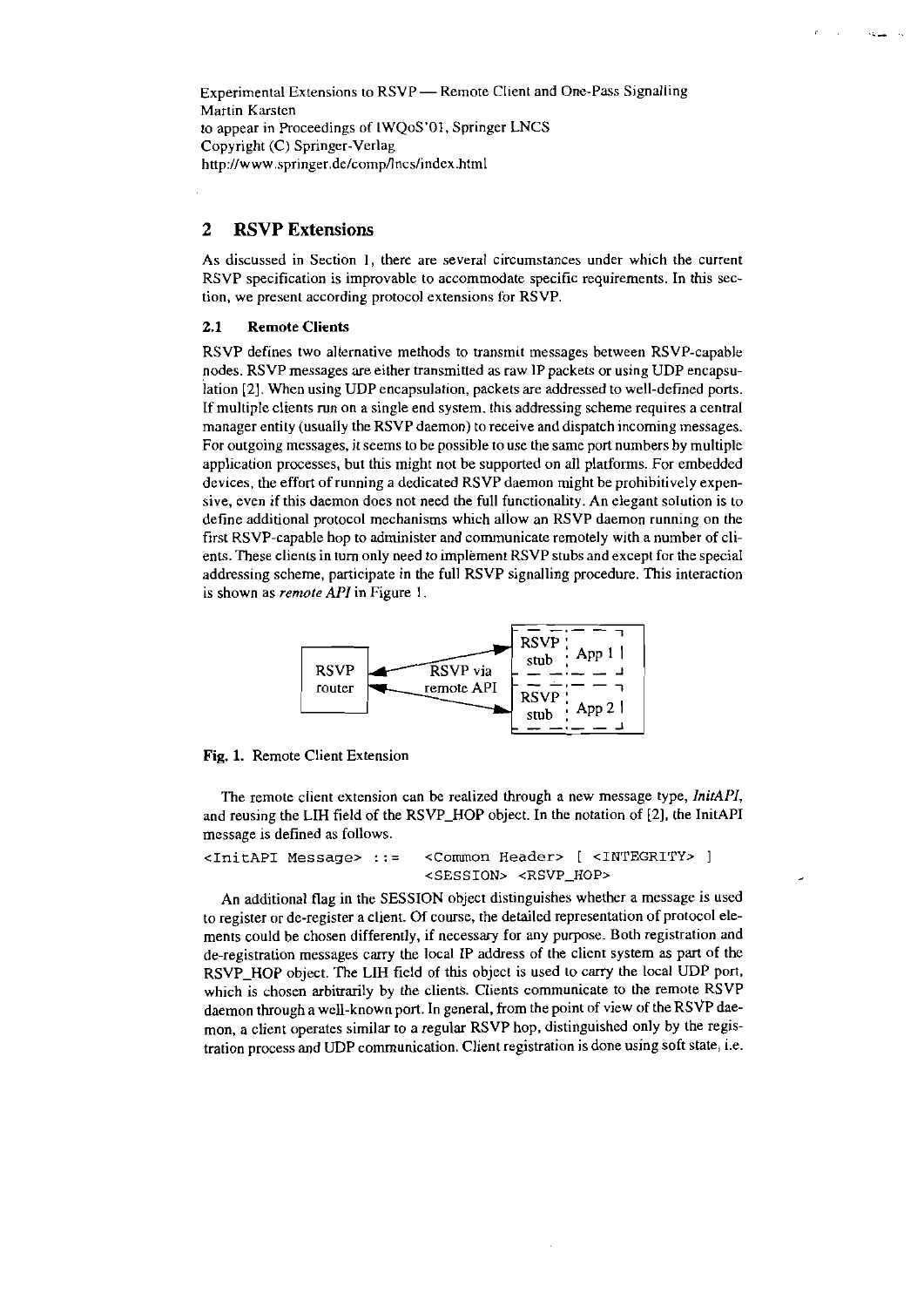Experimental Extensions to RSVP - Remote Client and One-Pass Signalling Mariin Karsten 10 appear in Proceedings of IWQoS'OI, Springer LNCS Copyright (C) Springer-Verlag http://www.springer.de/compAncs/index.html

clients have to regularly refresh their registration, otherwise all respective state is timed out at the RSVP daemon. The periodic refresh is triggered by the RSVP daemon and other protocol messages are not refreshed between the daemon and the client in order to avoid complicated timer management at the client side. The application using the client API can optionally initiate retransmission of requests, if desired. In order to enable end-to-end Consensus about estahlished reservations, confirmation messages do not terminate at the daemon as in [2], but are forwarded to the client. Of coune, the first-hop RSVP node must be in the path between the client and the other end system. Additionally, the client systern is responsible for exerting traffic control on incoming reservation requests and allocating resources. This is identical to regular RSVP processing and even mostly independent of the signalling protocol at all, but rather on the actual link technology and its dimensioning.

#### 2.2 One-Pass Reservations

In its basic form. RSVP uses a bidirectional message exchange to set up an end-10-end simplex reservation. This procedure is called *one-pass* with *advertising* (OPWA) [2] and used for the following purposes. In order to support heterogeneous requests frorn multiple receivers within a multicast group, reservations are requested and established from the receiver to the sender. The advertising phase is needed to route reservation requests along the reverse data path to the sender. Furthermore, ta flexibly support a variety of service classes and to enable precise calculation of reservation parameters for delay-bounded Services, appropriate data are collected during the advertisement phase and delivered to the receiver.

As discussed in Section 1, there are a number of scenarios in which hoth features are not needed. In such cases, the original OPWA procedure represents an unnecessary signalling overhead for hoth end systems and intermediate nodes. Additionally, there might be situations where an initial (potentially duplex) reservation establishment by the initiator is desirahle as fast as possihle, which can later optionally be uvemdden hy appropriate signalling requests from the responder and in turn the initiator. We have designed a true one-pass service establishment mechanism, which allows to handle such situations. It fully interacts with traditional RSVP signalling, such lhat it is possihle to optionally override an initial one-pass reservation with later requests. The operation of a one-pass reservation as duplex request is shown in Figure 2. The figure shows the situation for a responder overriding a reservation installed by the initiator. Below, we specify the protocol elements for this extension.

A new message type, *PathResv*, is defined to indicate that reservations based on the transrnitted *TSpec* shaIl be established through the transmission of tbis message. Other than the message type, the syntax is exactly the same as for a *Path* message. In order to request a duplex reservation, the following object can optionally be added to a PathResv rnessage

**DUPLEX-Object** ::= **<SenderReceivePort> <ReceiverSendPort>** 

The DUPLEX object carries the reverse port information, assuming that the same transport protocol is used in both directions. Again, this specification can easily be changed or extended. if necessary for any purpose. The duplex extension is only sensible, when symmetric paths can be assumed between two end systems and furthermore,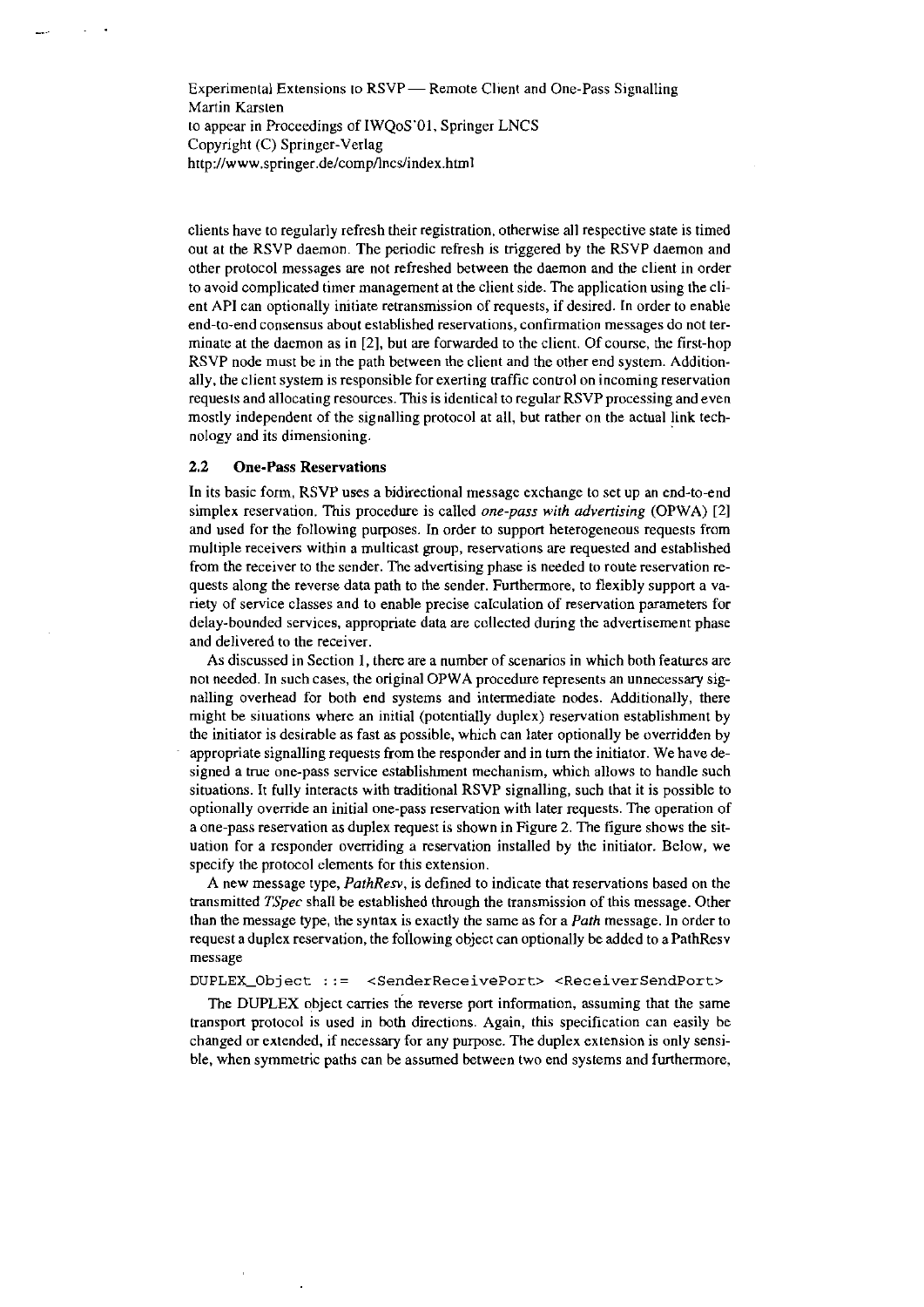Experimental Extensions to RSVP - Remote Client and One-Pass Signalling Martin Karsten to appear in Proceedings of IWQoS'O1, Springer LNCS Copyright (C) Springer-Verlag http://www.springer.de/comp/lncs/index.html



Fig. 2. One-Pass Duplex Request with Subsequent Override

only for unicast communication. Consequently, duplex requests for multicast sessions must be ignored at intermediate nodes.

The advantages of such an extension are quite obvious. First. it reduces signalling complexity for end systems, by offering a one-pass request model without active involvement of the responder. Optionally, aconfimation message could be send back to the initiator, in order to assure the end-to-end service establishment, but we have not implemented that. yet. By reducing the overall signalling effort to a single pass, intermediate nodes are relieved from processing effort, as well. heeause of fewer total messages. Thereby, this mechanism enables lightweight signalling in the framework of RSVP. These advantages are increased even further when one-pass duplex signalling is employed. Optionally, one-pass session establishment can be overridden by later requests from both initiator and responder. In this case, any state that has been indirectly created through one-pass mechanisms is replaced by regular state. While this usage scenario eventually leads to the same overall signalling costs as using traditional RSVP, it allows for a faster initial session establishment, because only one half of the round-trip is needed. As a side effect, the remote API extension also allows to betier integrate legacy and new RSVP-incapable end-systems, because no interaction with low-level system services is needed to portit to such platforms.

# **3 Evaluation**

The extensions presented in Section 2 have been implemented in our RSVP engine **[3].**  In this section, we present and discuss the consequences of the proposed RSVP extensions. This investigation is focused on performance-related aspects.

#### **3.1 Remote Clients**

In order to evaluate the remote client extension, there is not much virtue in running large scale performance experiments, because in reality, a first-hop RSVP node is less likely to **be** challenged by requests from a lot of clients. In general, the number of sessions that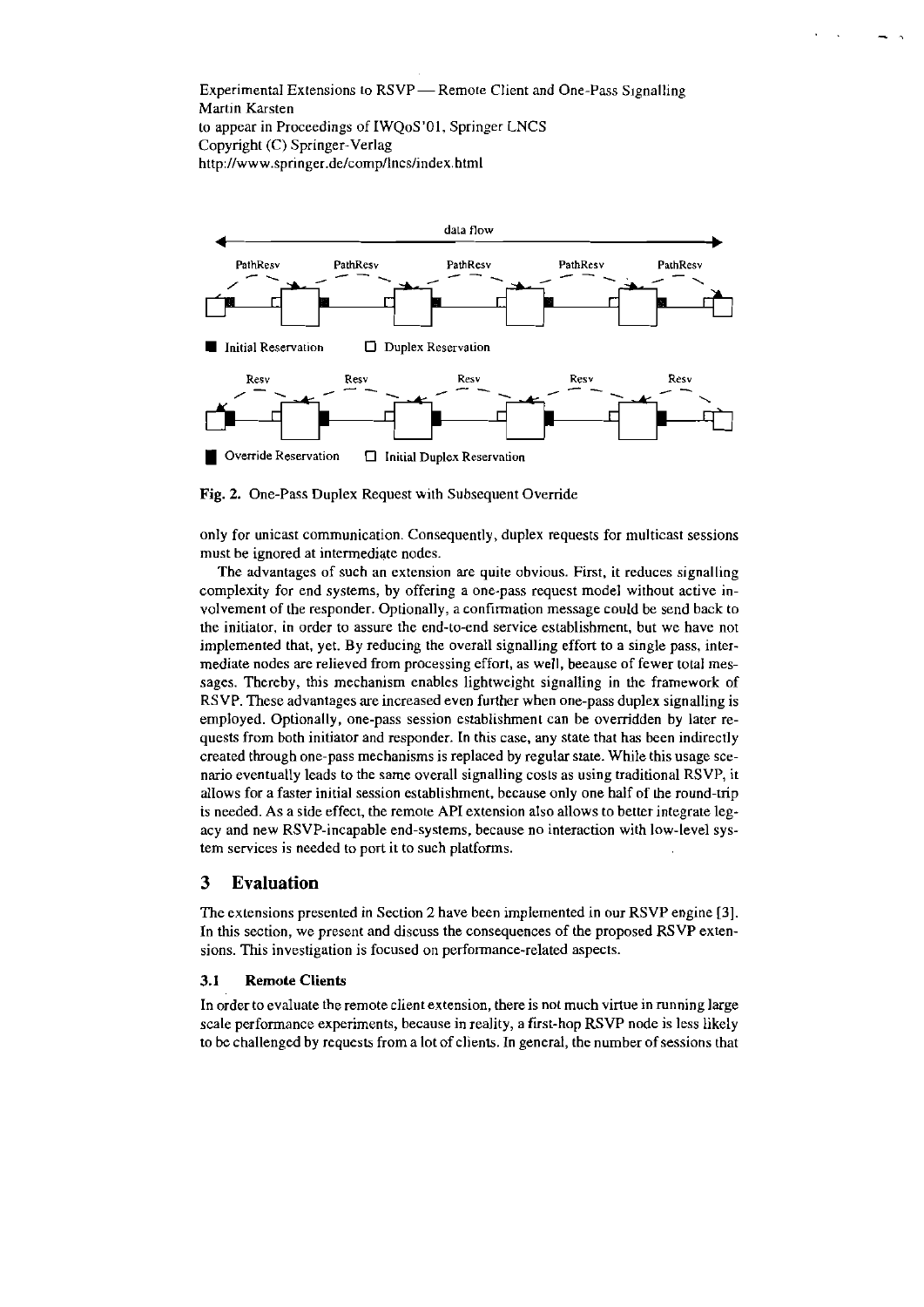Experimental Extensions to RSVP - Remote Client and One-Pass Signalling Martin Karsten to appear in Proceedings of IWQoS'OI, Springer LNCS Copyright (C) Springer-Verlag http://www.springer.de/comp/lncs/index.htrnl

can be handled with this implementaiion can **be** estimated to be in the same order of magnitude than what can be sustained at aregular router. lt is more interesting to study the effects of the remote client extensions on actual clicnt applications. We louk al twu interesting numbers. which give an indication that the usage of the remote client API probably does not constitute a severe difficulty, even on small embedded systems. We have taken a very simple rate-based UDP sender and compiled it with and without using the remote RSVP API. The library has been statically linked and we report the size of executables as well as the size of memory allocation for vanous platforms.

| Platform     | Linux $2.2$ (Intel) |      | FreeBSD 3.4 (Intel) |       | Solaris 2.6 (Sparc) |       |
|--------------|---------------------|------|---------------------|-------|---------------------|-------|
| Memory Type  | Footprint           | Data | Footprint           | Data  | Footprint           | Data  |
| with RSVP    | 96532               | 980K | 171912              | 1180K | 268736              | 1832K |
| without RSVP | 12488               | 904K | 83368               | 1016K | 141736              | 1648K |
| Delta (RSVP) | 84044               | 76K  | 88544               | 164K  | 127000              | 184K  |

Table 1. Size of Client's Executahles and Memory Allocation in Bytes

These results listed in Table 1 remain to be interpreted in the context of real embedded systems, but bearing in mind that the example client is a very simple program consisting of less than 300 lines of code, it can be concluded from these numbers that the incrcasc in executable size **and** memory allocation due to enabling RSVP capability does not seem prohibitively expensive.

#### **3.2 One-Pass** RSVP Signalling

In this section. we report a series of experiments comparing the performance of traditional RSVP signalling with one-pass signalling. Because our RSVP implementation is continually worked on and improved. we report new numbers for traditional signalling, instead of taking them from [4]. All experiments are carried out in the same environment as reported in **[4],** namely **a** topology of 450MHz standard Pentium 111 based PCs tunning FreeBSD **3.4.** For all experiments, we generate a number of sessjons and then periodically create and delete sessions in order to simulate an average lifetime of 4 minutes. In all experiments, we report the worst-case CPU processing load and memory allocation at intermediate nodes. Each experiment has tun for several minutes and the CPU load number has always stabilized around a value smaller than the peak load. There are no memory leaks in our software, such that the memory allocation remains stable for a given number of flows, as well.

Tbe perfomance figures for uaditional RSVP signalling can **be** found in Table **2.** Although there are slight differences to the earlier numbers reported in  $[4]$ , it can be concluded that the results are quite similar in their essence. 'he main difference is given by a decreased variable memory allocation per flow of approximately 1450 bytes, compared to approximately I850 bytes reported in [4]. In order to evaluate the one-pass reservation mechanism, the same experiment has heen tun, but employing the one-pass reservation scheme. Tbe results are given in Table **2,** as well.